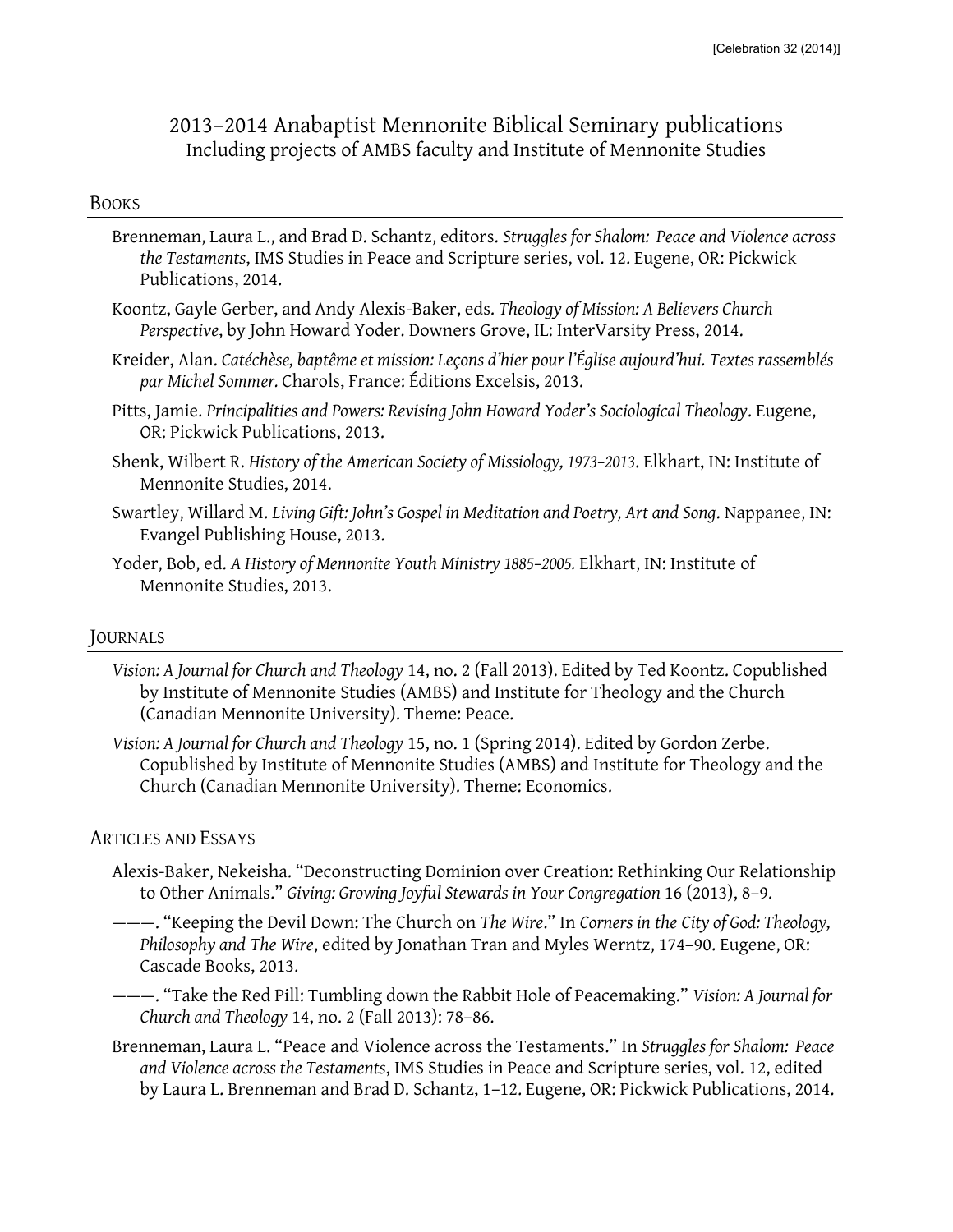- Elias, Jacob W. "Paul, Peace, and Apocalyptic." In *Struggles for Shalom: Peace and Violence across the Testaments*, IMS Studies in Peace and Scripture series, vol. 12, edited by Laura L. Brenneman and Brad D. Schantz, 267–78. Eugene, OR: Pickwick Publications, 2014.
- Keim, Paul. "No Other Gods: Allegiance and Identity in the Nation State." In *Struggles for Shalom: Peace and Violence across the Testaments*, IMS Studies in Peace and Scripture series, vol. 12, edited by Laura L. Brenneman and Brad D. Schantz, 56–66. Eugene, OR: Pickwick Publications, 2014.
- Kreider, Alan. "Ressourcement and Mission." *Anglican Theological Review* 96, no. 2 (2014): 239– 62.

———. "The Significance of the Mennonite-Catholic Dialogue: A Mennonite Perspective." In *Sharing Peace: Mennonites and Catholics in Conversation,* edited by Gerald W. Schlabach and Margaret Pfeil, 20-31. Collegeville, MN: Liturgical Press, 2013.

———, and Stuart Murray. "A Case for Post-Christendom." *The Mennonite,* May 2013, 16–19.

- Marzouk, Safwat. "Brief Remarks on Egypt as a Place of Refuge in the Book of Jeremiah: Christian Egyptian Reflections" and "Lessons from Esther for Christians in Egypt." In *Global Perspectives on the Old Testament*, edited by Mark Roncace and Joseph Weaver. Boston: Pearson, 2014.
- ———. "The Paradoxical Monstrification of Egypt in the Book of Ezekiel: Violence in the Name of Purity." In *Struggles for Shalom: Peace and Violence across the Testaments,* IMS Studies in Peace and Scripture series, vol. 12, edited by Laura L. Brenneman and Brad D. Schantz, 67– 78. Eugene, OR: Pickwick Publications, 2014.
- Ollenburger, Ben. "Creation and Violence." In *Struggles for Shalom: Peace and Violence across the Testaments*, IMS Studies in Peace and Scripture series, vol. 12, edited by Laura L. Brenneman and Brad D. Schantz, 26–35. Eugene, OR: Pickwick Publications, 2014.
- Rudy-Froese, Allan. "Learning from Luther on Christian Discipleship." *Vision: A Journal for Church and Theology* 13, no. 2 (Fall 2012): 55–63.
- Schertz, Mary H. "God Has Sent the Rich Away Empty." *Vision: A Journal for Church and Theology* 15, no. 1 (Spring 2014): 21–28.
- ———. "Response to 'Catholic and Mennonite: A Journey of Healing and Hope.'" In *Sharing Peace: Mennonites and Catholics in Conversation,* edited by Margaret R. Pheil and Gerald W. Schlabach, 182–88. Collegeville, MN: Liturgical Press, 2013.

———. "Swords and Prayer: Luke 22:31–62." In *Struggles for Shalom: Peace and Violence across the Testaments*, IMS Studies in Peace and Scripture series, vol. 12, edited by Laura L. Brenneman and Brad D. Schantz, 191–204. Eugene, OR: Pickwick Publications, 2014.

Shenk, Sara Wenger. "Unfinished Business with John Howard Yoder." *The Mennonite* 16, no. 9 (August 1, 2013), 44. Reprinted from Practicing Reconciliation blog.

———. "Sexuality Debate Is a Gift from God." *Mennonite World Review,* 92, no. 6 (March 6, 2014), 4. Reprinted from Practicing Reconciliation blog.

Swartley, Willard. "Bible Insight." Gather 'Round: Hearing and Sharing God's Good News. Copublished by the Brethren Press and the Mennonite Publishing Network, Fall 2013 and Winter 2014.